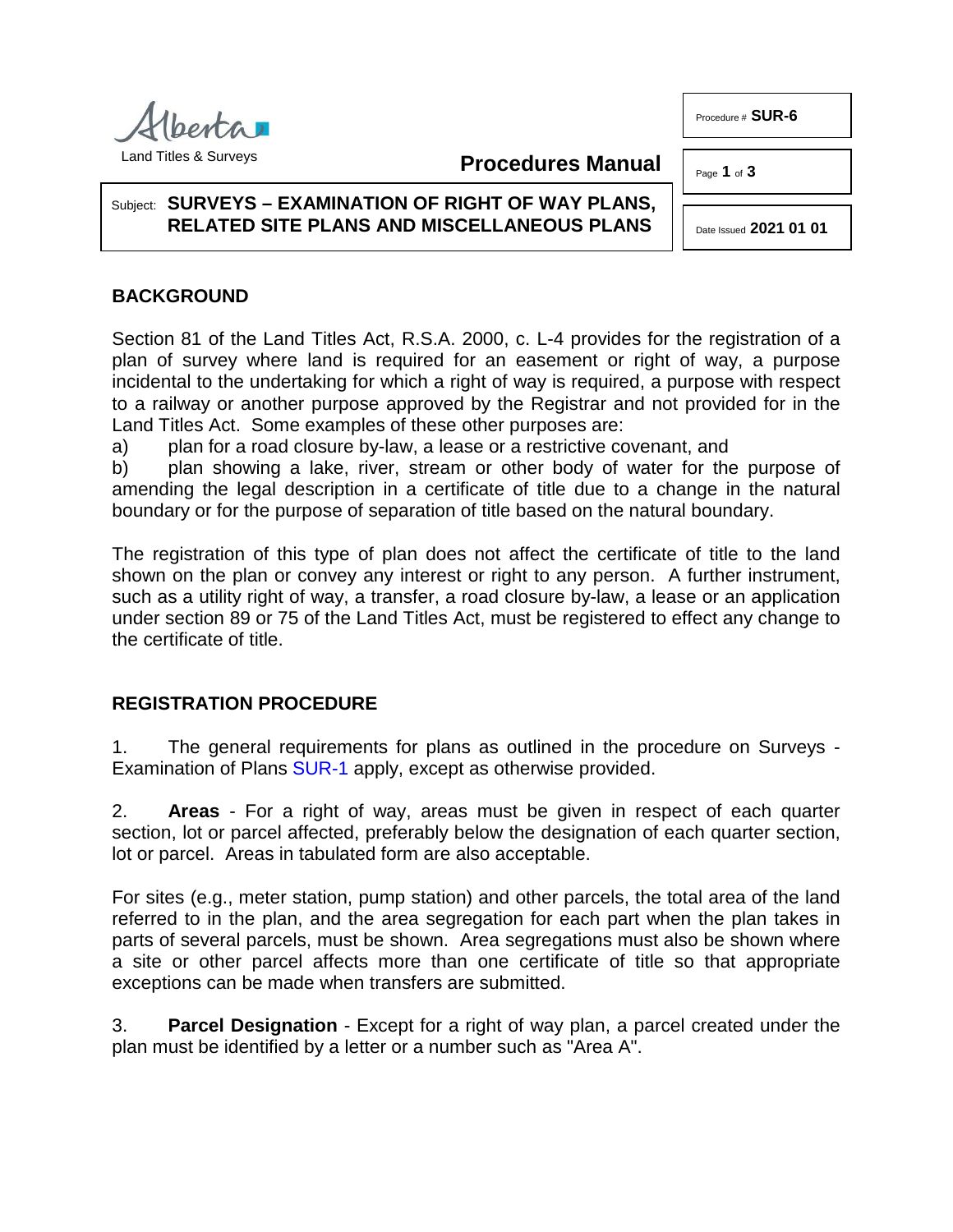4. **Registered Plans within the Site** – All existing registered plans and title boundaries within the site must be shown in broken lines.

<span id="page-1-0"></span>5. **Signature** - The plan must be accompanied by [\(SURVEY-FORM 3\)](http://www.servicealberta.ca/pdf/ltmanual/SURVEY-FORM3.pdf) to be completed by the person who requested the plan of survey to be made. Attestation requirements must be complied with. [\(1\)](#page-2-0) All plans of survey must be accompanied by a Surveyor's Affidavit [\(SURVEY-FORM 1\)](http://www.servicealberta.ca/pdf/ltmanual/SURVEY-FORM1.pdf) [\(SUR-1\)](http://www.servicealberta.ca/pdf/ltmanual/SUR-1.pdf)

**In the case of Dormant Right of Way Plans** – The surveyor was unable to obtain the signature of the person/company who requested the plan to be made.

Acting as an agent for the company, the surveyor who was commissioned to do the survey and register the plan, or another surveyor working for the firm if the original surveyor is unavailable, may complete the Statutory Declaration [\(FORM](http://www.servicealberta.ca/pdf/ltmanual/SUR-6-FORMA.pdf) A), developed to enable the registration of dormant right of way plans.

A dormant plan is a plan of a right-of-way in which a pipeline has been constructed but the plan has not been registered at Alberta Land Titles within two years of completion of the survey. According to the ALSA, there were around 3,700 dormant plans in Alberta by April 30, 2018.

This raises two main issues. The first is creating a public record of buried facilities for the safety and benefit of the public, developers, utility companies, municipalities, emergency responders and government regulatory agencies. The second is the professional obligation of the Alberta Land Surveyor to create a public record of monuments placed in the ground within two years of completing the survey, as set out in the ALSA's Manual of Standard Practice (MSP).

Utility strikes can result in costly property damage, injury and death. Knowing the specific location of buried utilities is a critical first step in avoiding a utility strike. Further to this issue of safety, knowing the location of utilities also allows for efficiency in planning for landowners, developers, energy companies, utility companies, municipalities and so on. There are a number of ways to determine the location of buried utilities in Alberta, including observing signage on the ground, performing locates (Alberta One-call or private locators), searching the title for registered interests, searching the AER licensed pipeline mapping/plans and searching public databases, like SPIN2, for registered rights-of-ways. The matter at hand is that of registered rightsof-ways, specifically on private land. This is not currently an issue on public land as the Crown has stipulated a disposition process for all interests on public land, including pipelines, which involves the public mapping of the disposition.

The name of the company still appears on the plan as the person who authorized the plan to be made.